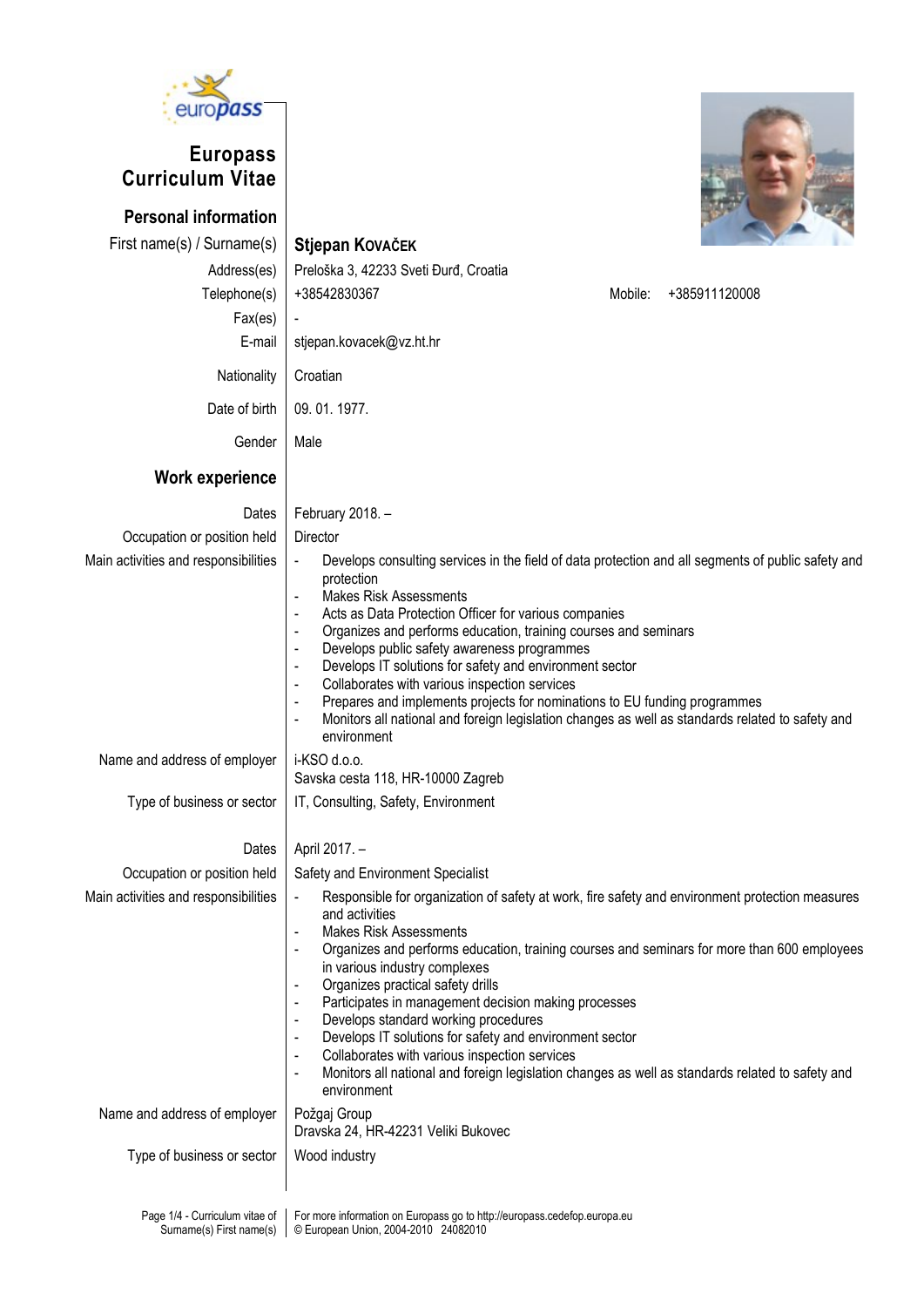| Dates                                                      | October 2016. - December 2017.                                                                                                                                                                                                                                                                                                                                                                                                                                                                                                                                                                                                                                                                                                                                                                                                                                                                                                                                                                                                                           |
|------------------------------------------------------------|----------------------------------------------------------------------------------------------------------------------------------------------------------------------------------------------------------------------------------------------------------------------------------------------------------------------------------------------------------------------------------------------------------------------------------------------------------------------------------------------------------------------------------------------------------------------------------------------------------------------------------------------------------------------------------------------------------------------------------------------------------------------------------------------------------------------------------------------------------------------------------------------------------------------------------------------------------------------------------------------------------------------------------------------------------|
| Occupation or position held                                | Safety at Work Specialist                                                                                                                                                                                                                                                                                                                                                                                                                                                                                                                                                                                                                                                                                                                                                                                                                                                                                                                                                                                                                                |
| Main activities and responsibilities                       | Responsible for organization of safety at work measures and activities<br>$\blacksquare$<br><b>Makes Risk Assessments</b><br>$\blacksquare$<br>Organizes and performs education, training courses and seminars for employees<br>$\blacksquare$<br>Organizes practical safety drills<br>Participates in management decision making processes<br>$\blacksquare$<br>Develops standard working procedures<br>$\blacksquare$<br>Develops IT solutions for safety and environment sector<br>$\blacksquare$<br>Collaborates with various inspection services<br>$\blacksquare$<br>Monitors all national and foreign legislation changes as well as standards related to safety and<br>environment<br>Prepares projects for nominations related to EU funding programmes<br>$\qquad \qquad \blacksquare$                                                                                                                                                                                                                                                         |
| Name and address of employer                               | Git d.o.o.<br>Vatroslava Lisinskog 6, HR-42000 Varaždin                                                                                                                                                                                                                                                                                                                                                                                                                                                                                                                                                                                                                                                                                                                                                                                                                                                                                                                                                                                                  |
| Type of business or sector                                 | IT industry                                                                                                                                                                                                                                                                                                                                                                                                                                                                                                                                                                                                                                                                                                                                                                                                                                                                                                                                                                                                                                              |
| Dates                                                      | March 2011. - April 2016                                                                                                                                                                                                                                                                                                                                                                                                                                                                                                                                                                                                                                                                                                                                                                                                                                                                                                                                                                                                                                 |
| Occupation or position held                                | Varaždin County Fire Service Commander                                                                                                                                                                                                                                                                                                                                                                                                                                                                                                                                                                                                                                                                                                                                                                                                                                                                                                                                                                                                                   |
| Main activities and responsibilities                       | Responsible for organisation, education and operative readiness of 160 fire brigades in Varaždin<br>$\blacksquare$<br>County<br>Leads complexed fire service calls and interventions on a territory of Varaždin County and other<br>$\frac{1}{2}$<br>regions in Croatia<br>Provides a professional inspection on fire brigades' activities<br>Organizes and performs education, training courses and seminars for more than 600 firefighters                                                                                                                                                                                                                                                                                                                                                                                                                                                                                                                                                                                                             |
|                                                            | per year (as an organizer and firefighting tactics instructor)<br>Monitors an implementation of Associations' regulations on lower levels of fire service hierarchy<br>Prepares plans and programmes of fire protection activities on a level of county<br>$\blacksquare$<br>Prepares various documents in a field of rescue and protection for local authorities<br>$\blacksquare$<br>Coordinates all activities of Fire Service Commander Boards' on local level<br>$\blacksquare$<br>Collaborates with neighbouring county fire brigade commanders as well as with national fire<br>$\blacksquare$<br>service commander<br>Prepares meetings for fire brigade commanders<br>Organizes public happenings and events related to fire protection and fire service promotion (i.e.<br>firefighter competitions, exhibitions etc.)                                                                                                                                                                                                                         |
| Name and address of employer                               | Vatrogasna zajednica Varaždinske županije (Varaždin County Fire Brigades Association)<br>Trenkova 44, HR-42000 Varaždin                                                                                                                                                                                                                                                                                                                                                                                                                                                                                                                                                                                                                                                                                                                                                                                                                                                                                                                                  |
| Type of business or sector                                 | Fire Service / Search and Rescue Services (Civil Protection)                                                                                                                                                                                                                                                                                                                                                                                                                                                                                                                                                                                                                                                                                                                                                                                                                                                                                                                                                                                             |
| Dates                                                      | April 2001. - March 2011                                                                                                                                                                                                                                                                                                                                                                                                                                                                                                                                                                                                                                                                                                                                                                                                                                                                                                                                                                                                                                 |
| Occupation or position held                                | Varaždin County Deputy Fire Service Commander / Secretary of the Varaždin County Fire Brigades<br>Association                                                                                                                                                                                                                                                                                                                                                                                                                                                                                                                                                                                                                                                                                                                                                                                                                                                                                                                                            |
| Main activities and responsibilities                       | Coordinator of Association's Office activities<br>$\blacksquare$<br>Manages all administrative activities related to bodies of the Association<br>Prepares all plans and programmes related to fire brigade operative activities along with county<br>$\blacksquare$<br>fire commander<br>Prepares all documents related to working commitments of Association's employees<br>$\blacksquare$<br>Coordinates activities of around 160 fire brigades in Varaždin County<br>$\overline{\phantom{0}}$<br>Organises and performed training courses and seminars for more than 600 persons per year<br>$\blacksquare$<br>Organises public events like presentations, drills etc.<br>$\overline{\phantom{a}}$<br>Prepares and publishes documents for Internet, newspapers, magazines and other media<br>$\blacksquare$<br>Organises international occupational activities with colleagues among the world<br>Organizes public happenings and events related to fire protection and fire service promotion (i.e.<br>firefighter competitions, exhibitions etc.) |
| Name and address of employer                               | Vatrogasna zajednica Varaždinske županije (Varaždin County Fire Brigades Association)<br>Trenkova 44, HR-42000 Varaždin                                                                                                                                                                                                                                                                                                                                                                                                                                                                                                                                                                                                                                                                                                                                                                                                                                                                                                                                  |
| Type of business or sector                                 | Fire Service / Search and Rescue Services (Civil Protection)                                                                                                                                                                                                                                                                                                                                                                                                                                                                                                                                                                                                                                                                                                                                                                                                                                                                                                                                                                                             |
| Page 2/4 - Curriculum vitae of<br>Surname(s) First name(s) | For more information on Europass go to http://europass.cedefop.europa.eu<br>© European Union, 2004-2010 24082010                                                                                                                                                                                                                                                                                                                                                                                                                                                                                                                                                                                                                                                                                                                                                                                                                                                                                                                                         |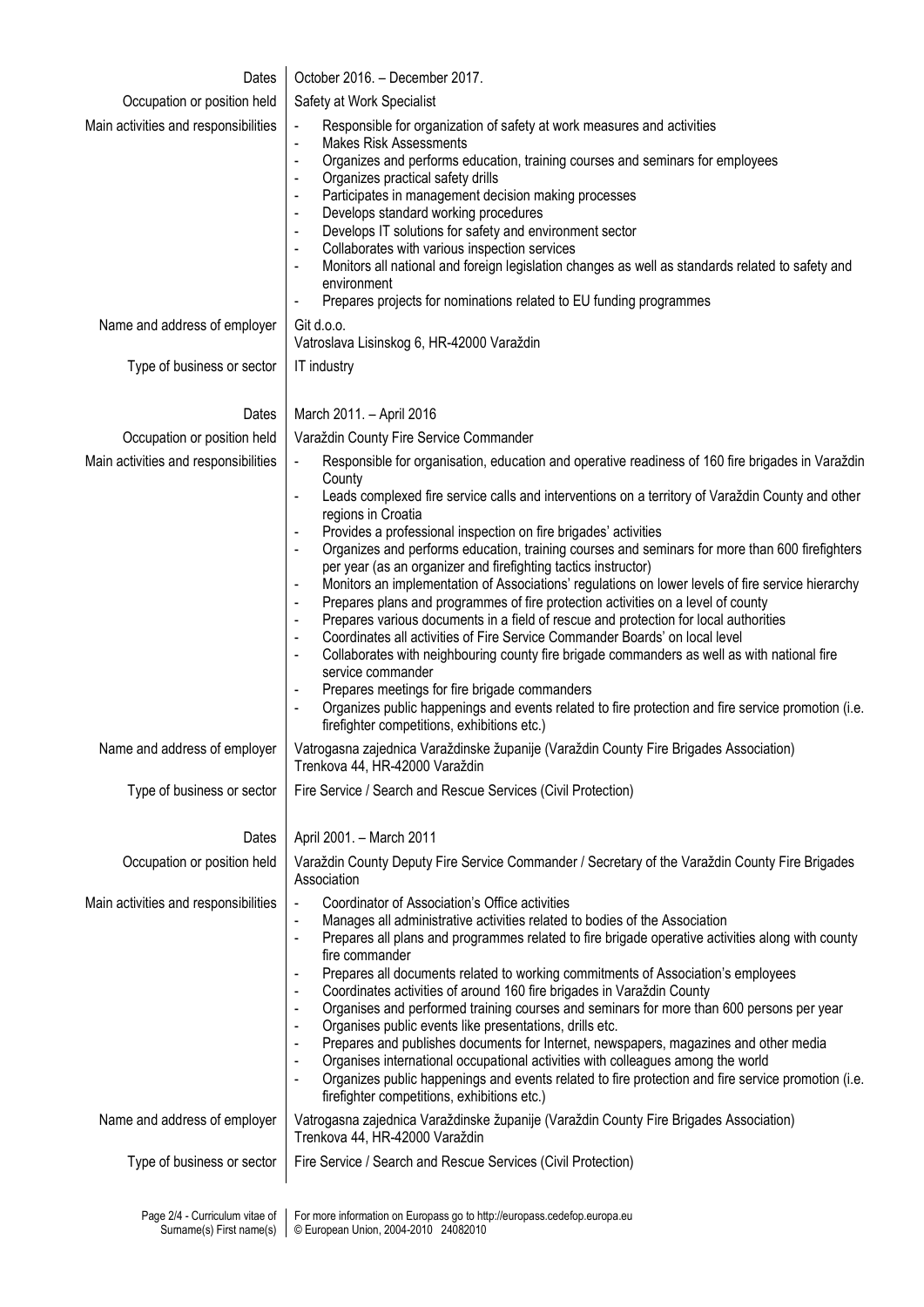## Education and training

| Dates                                                             | 2002-2006                                                                                                                                                                                                                                                                                                                   |  |  |  |  |
|-------------------------------------------------------------------|-----------------------------------------------------------------------------------------------------------------------------------------------------------------------------------------------------------------------------------------------------------------------------------------------------------------------------|--|--|--|--|
| Title of qualification awarded                                    | Bachelor of Science in Safety (Fire Protection)                                                                                                                                                                                                                                                                             |  |  |  |  |
| Principal subjects/occupational skills<br>covered                 | Occupational techniques (implementation of safety systems into industry, public institutions etc.)<br>Graduation Work Theme: Oil rig firefighting tactics                                                                                                                                                                   |  |  |  |  |
| Name and type of organisation<br>providing education and training | Faculty of Safety, Zagreb, Croatia                                                                                                                                                                                                                                                                                          |  |  |  |  |
| Dates                                                             | 1995-2000                                                                                                                                                                                                                                                                                                                   |  |  |  |  |
| Title of qualification awarded                                    | Bachelor of Science in Informatics                                                                                                                                                                                                                                                                                          |  |  |  |  |
| Principal subjects/occupational skills<br>covered                 | General:<br>foreign language (English)<br>Occupational:<br>software programming<br>use of MS Office software package<br>$\overline{\phantom{a}}$<br>knowledge of social marketing techniques<br>$\overline{\phantom{a}}$<br>Graduation Work Theme: Marketing of non-profit organisations applied to voluntary fire brigades |  |  |  |  |

Faculty of Organization and Informatics, Varaždin, Croatia

Name and type of organisation providing education and training

Dates 1991-1995

Title of qualification awarded | Geotechnician Principal subjects/occupational skills covered

- General: foreign language (English)
- Occupational:
- Geology<br>- Geodesy
- Geodesy<br>- Mining **Mining**
- Chemistry
- Safety at Work
- Mining and Chemistry Secondary School, Varaždin, Croatia

Name and type of organisation providing education and training

## Personal skills and competences

Mother tongue(s)  $\vert$  Croatian

Other language(s) Self-assessment European level (\*)

| ssessment        |                                                          | Understanding   |                |                 | <b>Speaking</b>    |                  |                   |                  |                | Writing          |  |
|------------------|----------------------------------------------------------|-----------------|----------------|-----------------|--------------------|------------------|-------------------|------------------|----------------|------------------|--|
| ean level (*)    |                                                          | Listening       | Reading        |                 | Spoken interaction |                  | Spoken production |                  |                |                  |  |
| English          | C1                                                       | Proficient user | C <sub>1</sub> | Proficient user | B2                 | Independent user | C <sub>1</sub>    | Proficient user  | C1             | Proficient user  |  |
| <b>Serbian</b>   | C1                                                       | Proficient user | C <sub>1</sub> | Proficient user | C <sub>1</sub>     | Proficient user  | C <sub>1</sub>    | Proficient user  | C1             | Proficient user  |  |
| <b>Bosnian</b>   | C <sub>1</sub>                                           | Proficient user | C <sub>1</sub> | Proficient user | C <sub>1</sub>     | Proficient user  | C <sub>1</sub>    | Proficient user  | C1             | Proficient user  |  |
| <b>Slovenian</b> | C1                                                       | Proficient user | C <sub>2</sub> | Proficient user | C <sub>1</sub>     | Proficient user  | B2                | Independent user | <b>B2</b>      | Independent user |  |
| German           | A2                                                       | Basic user      | A2             | Basic user      | A <sub>1</sub>     | Basic user       | A <sub>2</sub>    | Basic user       | A <sub>1</sub> | Basic user       |  |
|                  | (*) Common European Framework of Reference for Languages |                 |                |                 |                    |                  |                   |                  |                |                  |  |

(\*) Common European Framework of Reference for Languages

Social skills and competences  $\vert$  - team spirit,

- good ability to adapt to multicultural environments, gained through work experience in international occupational working groups and bodies (CTIF),
- good communication skills developed while organizing international events in the last 20 years - presentation skills developed through a 15-year work as an instructor in various educational activities